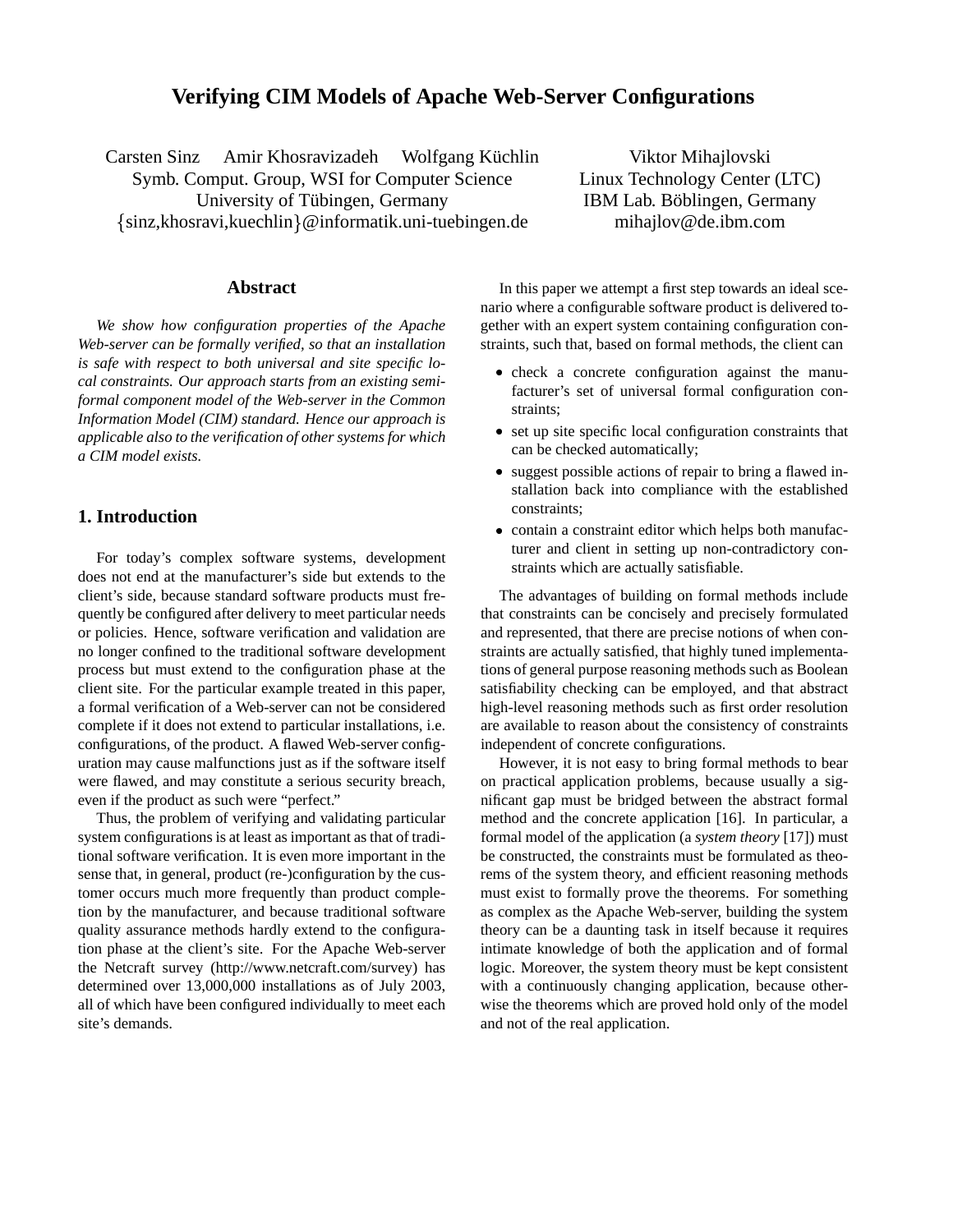In our previous work, we could successfully bridge the formalization gap in two applications. One is an industrial information system used for the configuration of motor cars [10]. There, propositional logic formulae are used in rules that control order modification and checking. The other was the verification of an expert system that was part of a larger system management application [15, 16]. This expert system contained situation-action rules which we modeled using PDL (Propositional Dynamic Logic, [8]).

For our present work, we believe that an important part of our success is due to the use of a semi-formal intermediate model of the Apache Web-server formulated in terms of the Common Information Model (CIM) standard [3]. Starting from the CIM model of Apache, it was feasible to build a faithful formal model of constraints and to feed real system values via CIM-based software into the variables of our constraints formulae. From a practical point of view, the existence of CIM and its usefulness outside of formal verification is extremely important, because industry hardly ever builds abstract models for formal verification purposes only. In the case of the CIM standard, it has been developed and is being used to provide abstract system management interfaces to complex systems. A CIM interface presents an object-oriented view of the underlying system and provides abstract interfaces to retrieve and manipulate configuration data. Hence, the system manufacturer maintains a faithful CIM model of the implemented system independent of any formal verification, because it greatly aids in investigating and manipulating the configuration of a system without resorting to implementation details.

It is the core of our approach to hook into the CIM model and start the formal modeling from there. Using CIM software, we can feed real system values into our abstract constraints sets and we can even attempt to repair a configuration under the control of our expert system. Moreover, since our methodology is built on CIM, our work is not particular to the Apache Web-server but can be applied in principle to other systems for which a CIM model exists.

### **2. Common Information Model (CIM)**

CIM is an object-oriented data model for systemmanagement purposes that aims at unifying several specialpurpose data models (such as DMI, SNMP, CMIP) into a single consistent model, and creating a general framework for construction of truly interoperable management applications. It was designed in the late 90s as an industry-wide standard and is maintained by the *Distributed Management Task Force (DTMF)*, of which all major soft- and hardware manufacturers are members. The goal is to provide a conceptual view of all (physical and logical) components of a system, regardless of manufacturer, architecture, or operating system. As an information model, CIM focuses on standardizing data-semantics and uniform interfaces, and is independent of any encoding and protocol considerations. The Web Based Enterprise Management (WBEM) Initiative is defining additional standards for CIM implementation interoperability (like operational semantics and communication protocols).

Any hardware or software system component is called a managed element and is represented as an instance of a CIM class. Instances contain *properties* (name/value pairs) describing units of data. All properties are accessible through uniform getter/setter-operations. Some of the properties may be declared as *key properties*, with the intended meaning that each CIM object is uniquely identifiable among its other class members by these properties.

A collection of class definitions that describe managed elements (in a particular environment) is called a *Schema*. Schemas have a framework character and are designed to be extensible. CIM Schemas are represented by UML (*Unified Modeling Language*) Diagrams, or MOF files. MOF (*Managed Object Format*) is a declarative language similar to CORBA's IDL (*Interface Definition Language*). All CIM Schemas have to satisfy special restrictions given by the CIM Meta-Schema. The most significant restriction is the consequent use of *association classes* to model relationships between objects. Thereby, composition or any kind of reference within a class is strictly avoided, thus preventing anomalies caused by complex class relations. Aggregations are just special association classes. Most of the association classes of the CIM core are abstract and thus have to be refined.

CIM Schemas belong to one of the levels *Core Model*, *Common Model*, and *Extension*, depending on their level of specificity: the Core Model contains only a small number of very general classes as an abstract description of components and relationships that are found in most environments. These classes are inherited by the more specific classes in the Common Model that includes a series of domain-specific, but platform-independent classes like *System* and *Network*. The most specific classes are gathered in Extension Schemas derived from the Common Model. Sophisticated design patterns like the *Composite Pattern* [7] are used in all layers. A main aspect in designing CIM Schemas is their real world usability, i.e. the completeness with respect to the use case scenarios.

The concrete information of the application is gathered and delivered by a set of *provider* applications to a CIM Object Manager (CIMOM), and can then be accessed and modified by client applications communicating with the CIMOM using standardized XML-mappings [4], utilizing HTTP as transport protocol.

The CIM classes relevant for our work are the *Configuration* and the *Setting* classes together with their associations, as defined by the CIM Core Schema. While there are al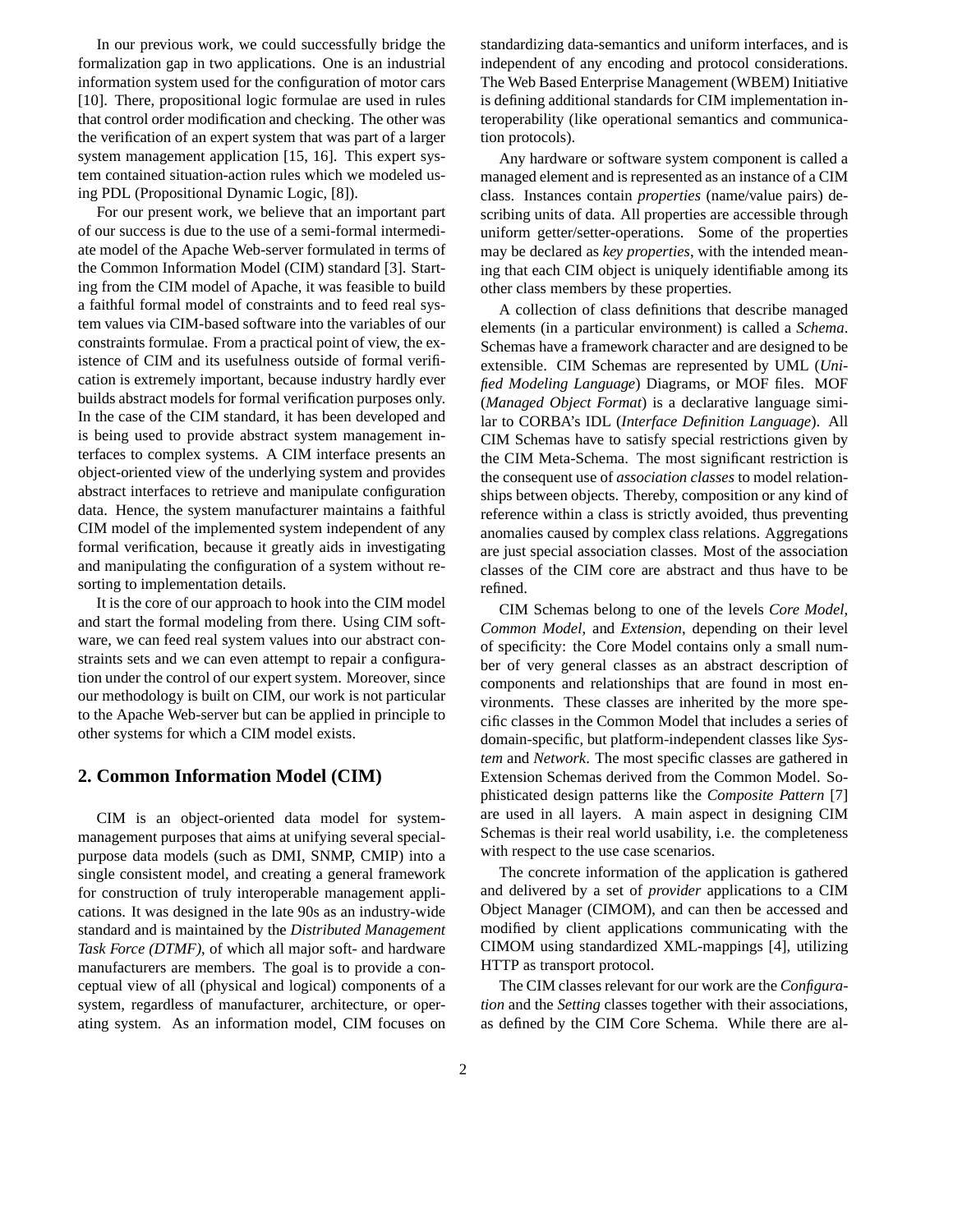ready some small-scale examples in the literature of device configuration management using CIM, there has not been any real software example yet. The reason for this might be that real software configurations possess a considerably larger number of options and parameters, and therefore give rise to a much more complex CIM modeling effort (see the next section for an example).

The work presented in this paper results from a collaboration of our research group at the University of Tübingen with the IBM Linux Technology Center (LTC) Systems Management Group located at the IBM laboratory at Böblingen, Germany, which has developed the CIM model for (part of) the Apache Web-server configuration. The IBM LTC is maintaining the Open Source Project SBLIM that is providing CIM models and instrumentation for Linux Systems Management [9].

### **3. Apache Web-Server Configuration**

#### **3.1. Apache Configuration Basics**

A device driver (e.g. for a printer) may have a handful of parameters specifying some options (paper format, resolution, etc). Highly developed software is much more flexible. In an Apache configuration file there can be more than 200 different so-called *directives*. A directive is the Apache synonym for the textual representation of a configuration option. The Apache Web-server is designed as a modular program, and can thus be extended by about 40 different modules, each of them providing additional configuration options or directives. For any module's directives to get activated, the related module has to be loaded. Moreover, some modules and directives are obsolete and should not be used anymore, e.g. for security reasons. The complexity of the configuration process of the Apache Web-server is also reflected by the large number of books about this Web-server (see, e.g. [11]), and the considerable part that these books spend on configuration issues and the related question of security.

The multiplicity of options and the evolutionary character of the application also result in complex interdependencies between the options: Apache allows for running several "*Virtual Hosts*" on the same server, which allows, e.g., running Web-servers for multiple companies on the same machine. Each of them may (or must) have its own *Document Root* (the place where the Web pages and other content is stored), its own *(Virtual) Address* and *Port* (to allow distinct access to each virtual host), and other resources and properties (e.g. log files).

The document root gives a directory in the file system, under which the document tree is stored. Any directory inside a document tree (i.e., any directory potentially visible to the outside world) may contain an *.htaccess* file in which the directory's owner specifies access limitations to that directory and its subdirectories as well as some indexing and representation policies. To this purpose, *.htaccess*files contain additional directives. These may override the general policies specified in the main configuration file by the system administrator, or other directives in some parent directory. For security reasons and to prevent inconsiderate misconfigurations, an additional set of directives in the server's main configuration can specify which directives are allowed in which *.htaccess*-files. Now, if a directive in an *.htaccess*-file tries to modify file access in a way that is not allowed by the server's main configuration, Apache will not deliver any data from that directory and any of its subdirectories.

Most directives have a one line, parameter/value structure. However, there is also a small number of XMLalike directive pairs, making up scopes or contexts, like <VirtualHost> </VirtualHost> or <Directory> </Directory>. All directives enclosed between such a pair are said to belong to this context. In the Apache documentation all directives are accompanied by annotations determining in which scopes (or contexts) they may appear.

There are some obvious shortcomings in the original configuration data format as far as automated management and verification purposes are concerned: The relevant data is distributed over several files at different locations, and it is hard for a management or verification system to get an integrated overview of the whole system. A special-purpose verification program working directly on all the configuration files would have to deal with access issues, format- and syntax-checks and much more besides its real task, the semantically motivated checks. In addition, such a system could hardly be used for verifying other configuration data (in another format) or different constraints without major rewritings. In contrast, using a CIM-based configuration model as an abstraction layer between the real configuration and the verifying program leads to a great degree of flexibility and abstraction on the verifier's side. CIM shares these advantages with other high-level data description languages like, e.g., the ontology language OWL [14]. However, CIM gradually evolves into a quasi-standard for system management.

#### **3.2. Apache Configuration with CIM**

In our CIM model, access to the configuration data of the Apache Web-server is made available through the Apache HTTP Service class. This class is the entry point to all other CIM classes related to Apache server configuration. For increased manageability and structuring, configuration directives are in a first step grouped according to the Webserver's entities they belong to. So there is a coarse dis-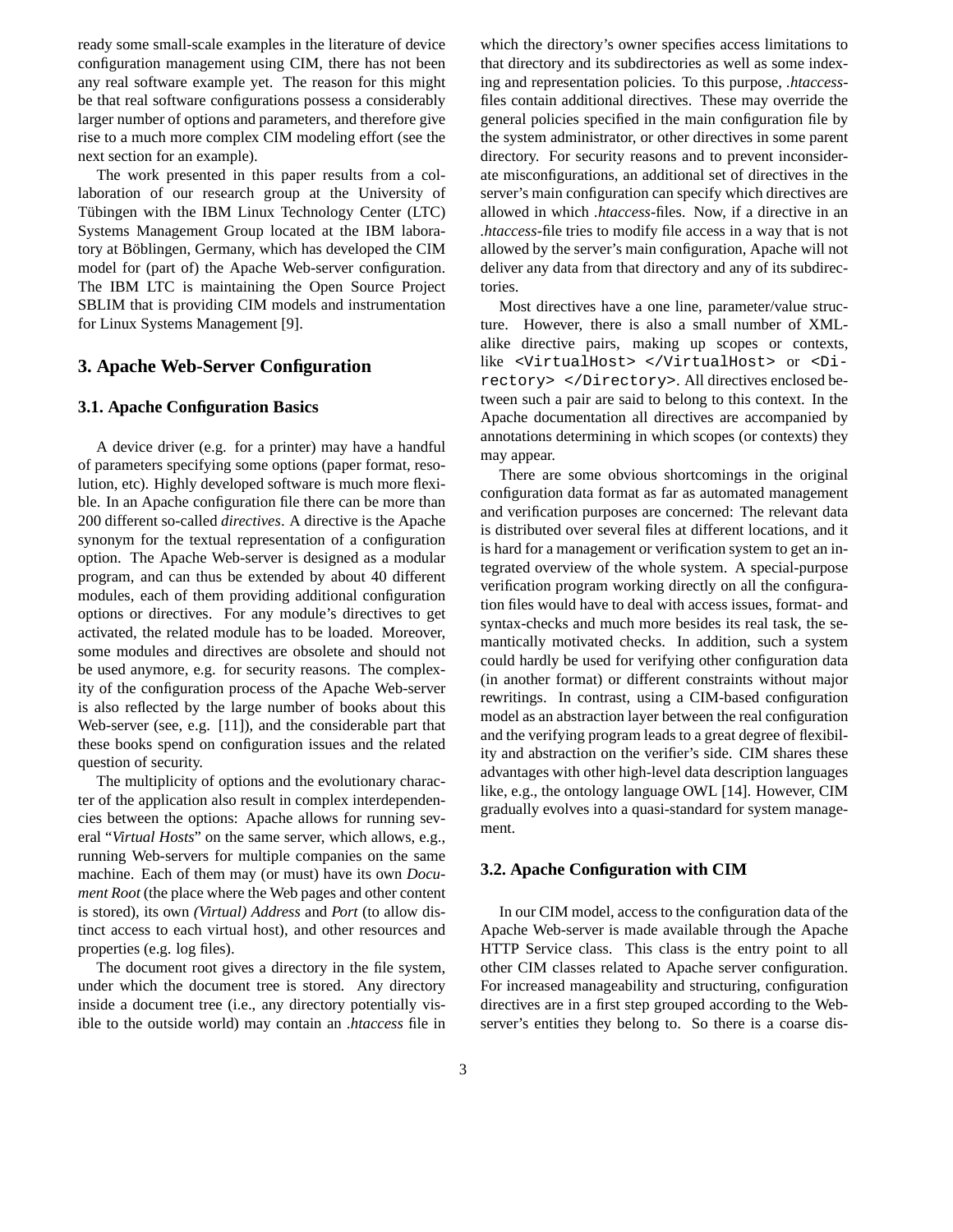tinction between directives pertinent to the whole server, to only a virtual host or merely to a directory. These groups of configuration options are further split up, e.g. into directives valid only for a certain Apache module. That way, the whole unstructured set of configuration options is hierarchically organized into smaller managed CIM elements, as is shown in Figure 1.



Figure 1. CIM Classes for Apache Configuration.

The primary classes to hold configuration information for managed elements of the Apache HTTP Service are descendants of CIM's *Setting* class. So there are, e.g., classes containing properties of a virtual host (HTTP Host Properties), or for overriding access policies for directories (Override Policy). To group settings into larger managed elements, *Configurations* are employed. Several Apache specific configuration classes (Server Configuration, Host Con*figuration* and *Directory Configuration*) are derived from CIM's core configuration class. These configuration classes do not directly contain any Apache directives, but are containers for instances of the appropriate setting classes. Configurations themselves may also be part of larger configurations, reflecting the structure of the elements managed by Apache. So we end up with a hierarchical, tree-like structure, where Directory Configurations are components of Host Configurations that are unified by Server Configurations.

Looking at the real configuration devices (mainly files) of an Apache Web-server, we can say that the server configuration approximately maps to the *httpd.conf* file, host configurations to <VirtualHost> directives and directory configurations to <Directory> directives.

Excerpts from two Apache CIM classes in their MOF representation may illustrate how the directives of a Webserver configuration are structured and distributed over CIM classes:

```
class Apache HttpHostConfiguration:
      CIM_Configuration
{
      [Key] String Name;
\}class Apache HttpServerProperties :
      Apache HttpServerSetting
ſ
      [Key] String ConfigName;
      String BindAddress;
      String CoreDumpDirectory;
      uint16 MaxClients;
      uint32 MaxRequestsPerChild;
      int16 MaxSpareServers;
      int16 MinSpareServers;
\}
```
Note, that aggregations are not stored within classes, but are modeled using additional association classes. So, in our example, we do not see any properties reflecting associated settings in the HTTP Host Configuration class.

Instantiation of the Apache specific classes of Figure 1 with concrete instances of a server configuration leads to a hierarchical configuration tree. This tree is generated by the aggregation relation of the relevant classes of the CIM model. It consists of two kinds of nodes: setting nodes and configuration nodes. In this tree the inner nodes represent configurations whereas the leaves stand for settings. A schematic example of such a tree is shown in Figure 2.



**Figure 2. Example Hierarchy of Configuration** and Setting Instances.

In our example, Web-server SC1 is configured to possess three virtual hosts (H1-H3). These hosts are in turn configured by directives contained in the setting classes S3a, S3b, S3c and S4. For each host further directory configurations are present. So, host H1 has an additional directory configuration consisting of the setting classes S5a and S6a.

The tree structure captures an additional semantics of the Web-server configuration, concerned with the correlation between instances of setting classes and managed elements: A setting S associated with a managed element E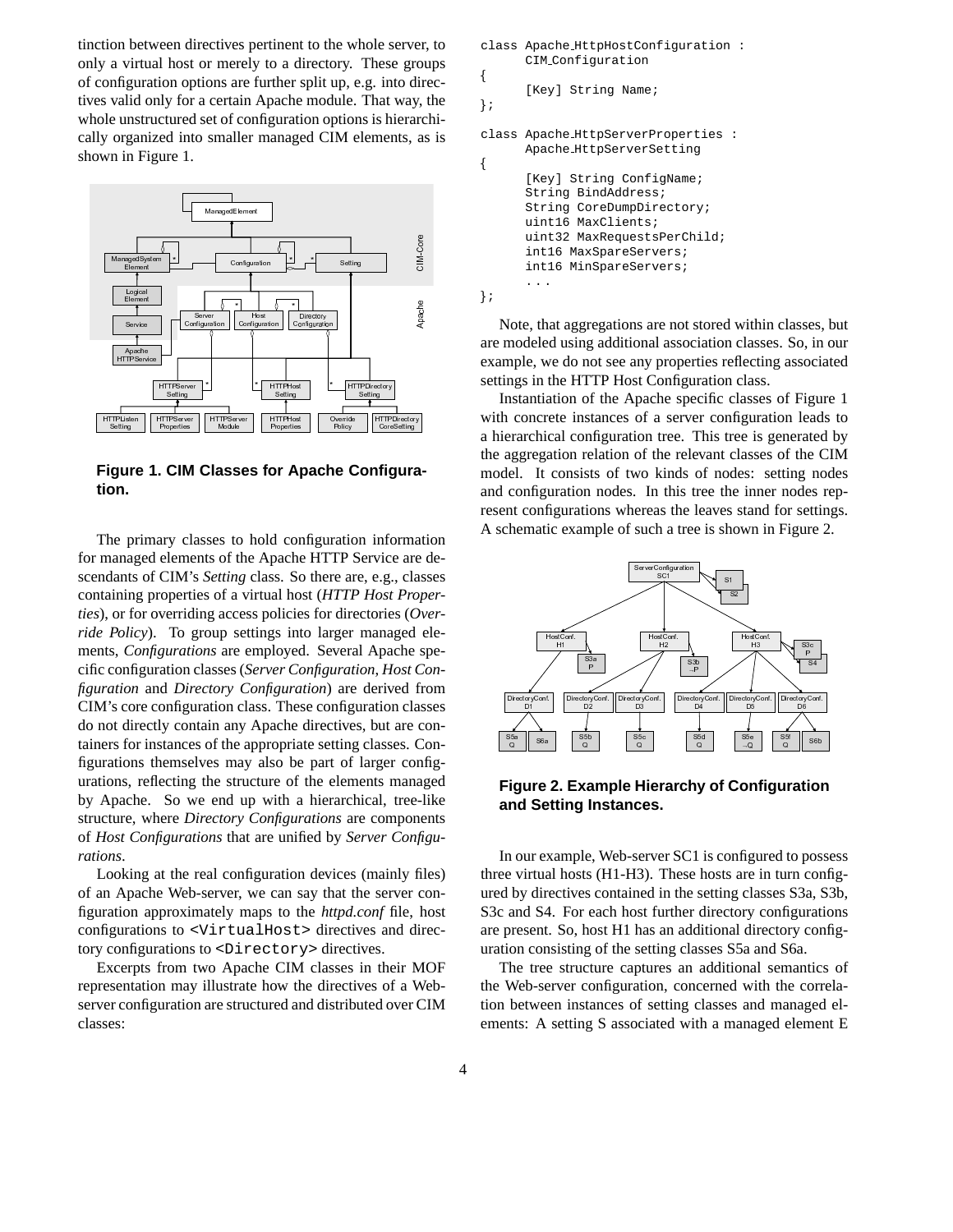is supposed to be relevant for all descendant nodes of element E, too. Thus, in our example, the directives of setting S3a are also valid for directory configuration D1, whereas they are irrelevant for host configurations H2 and H3, or directory configurations D2 through D6. The semantical structure can be reproduced by traversing the part/wholerelations (*ConfigurationComponent* and *SettingContext* association classes in CIM) between these nodes. Each configuration node can be considered generating a causally closed semantical context for constraint evaluation. In specifying and verifying constraints describing interdependencies between different settings, it is crucial to consider the relevant settings only.

Some constraints also require some kind of "horizontal navigation" in this tree, allowing selection of all present instances of a particular class. This can be seen as a form of quantification over configuration instances. Using the WBEM API, quantification over objects can be accomplished using the class name, whereas addressing a special object requires additional knowledge of its key values.

# **4. Apache Configuration Constraints**

There is a vast range of possible syntactical and structural errors in a configuration file that can be recognized and remedied in the early stage of transformation of the configuration file into CIM classes. However, there are other, mainly semantical errors that cannot be treated by lexical analysis alone. Some examples may illustrate the kind of conditions that we have to deal with:

- The *ServerRoot* directive must be specified exactly once in the server configuration.
- Apache allows for setting a minimum and maximum number of spare servers via directives *MinSpareServers* and *MaxSpareServers*. We want to make sure that *MaxSpareServers MinSpareServers* and that *MinSpareServers* 1.
- When several virtual hosts are running on the same server, each of them must have its own unique *Server-Name*.
- For security and privacy reasons it is strongly recommended that the log files of all virtual hosts are not visible to the outside world. For example, the *Error-Log* file should not be located in *DocumentRoot* or a subdirectory thereof.
- All virtual servers should have their own log files.

Some of these constraints may be hard constraints, in the sense that they are indispensable for a correct functioning of the Web-server. Other constraints may recommend sensible values (soft constraints), that are appropriate for most Webserver installations, but that are not enforced. Additionally, there may be site-specific local constraints that reflect the company's (or site maintainer's) security policy, user accessibility rights and other features. Part of such constraints can stem from the Apache documentation itself [1], others may have to be collected and specified by Web-server administrators or other personnel.

Using the CIM model as a starting point for modeling and checking such constraints offers the advantage of having a semi-formal basis on which the constraint modeling language can be built up. That way, a separation between constraint modeling and low-level configuration processing is achieved.

# **5. Constraint Checking the CIM Model**

Given a powerful and generally applicable system model like CIM, new perspectives on verification tasks arise, concerning, e.g., consistency of site-specific policy rules, checking of individual configurations, or computation of implied constraints. Combining CIM's powerful data model with the flexibility and generality of a formal constraintbased expert systems seems particularly promising.

The language to formulate the constraints has to reflect both CIM peculiarities (handling of classes, instances, properties and the structural relations between them) as well as basic logical concepts known from, e.g., Boolean logic and other general non-logical concepts such as arithmetic or string processing.

### **5.1. Syntax**

We will now present our CIM constraint language,  $\mathcal{CCL}$ , which is partly influenced by Description Logic [BMNP03] and partly resembles variable-free predicate logic. The language of  $\mathcal{CCL}$  consists of three kinds of expressions: v-expressions, a-expressions and f-expressions. V-expressions represent arbitrary finite sets of property values (numbers, strings,  $\dots$ ), a-expressions are the atomic propositions of our language, and f-expressions constitute formulae. These expressions are recursively defined as follows:

**v-expressions** (denoted by s,t, ...):

- $\bullet C.P$ •  $C.P$  where C is a class name and P a property name.
- $\bullet C.\langle P_1,\ldots,P_k\rangle$ •  $C.\langle P_1,\ldots,P_k\rangle$  where C is a class name and  $P_1, \ldots, P_k$  are property names.

expressions.

 $\bullet$   $v$ 

 $\bullet v$  where v is an arbitrary property

value constant (string, number, etc).  $\bullet$   $\,t\,|\,s_1\ldots,s_k\,|\,$  . W  $\mathbf{u}_k$ ) where f is a k-ary (interpreted) function and  $s_1, \ldots, s_k$  are v-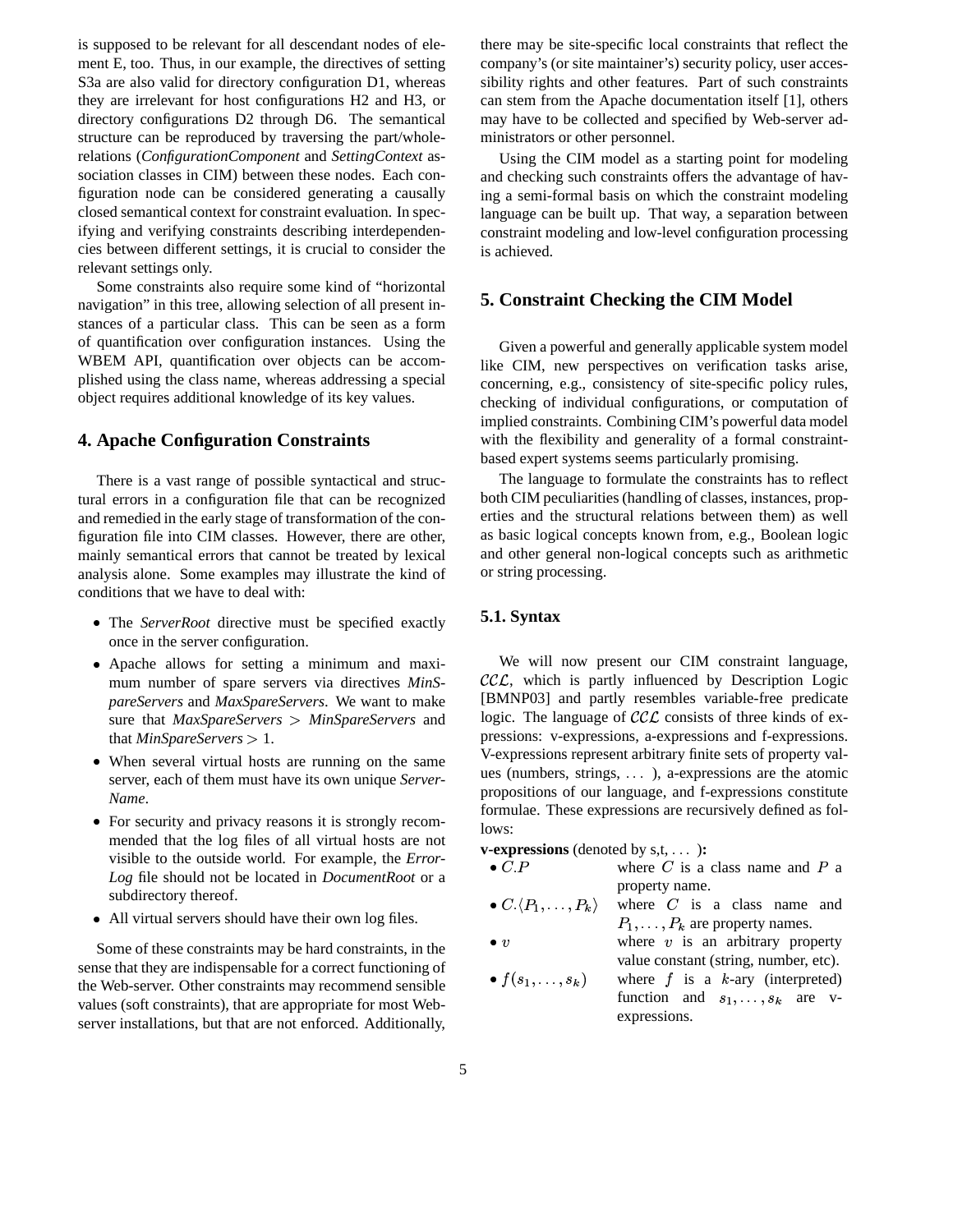#### **a-expressions:**

- $\bullet$   $K(s_1, \ldots, s_k)$  wh  $_k$ ) where R is a k-ary (interpreted) predicate and  $s_1, \ldots, s_k$  are v-expressions.
- $\bullet \exists^{\geq n} C$ •  $\exists^{\geq n} C$  where *n* is a natural number and *C* a class name.
- $\bullet \exists^{\geq n} C.P$ •  $\exists^{\geq n} C.P$  where *n* is a natural number, *C* a class name and  $P$  a property name.

**f-expressions** (denoted by F,G, ...):

- $\bullet$  Boolean logic expressions built from connectives  $\wedge$ ,  $\vee$ ,  $\neg$ , true, false,  $\Rightarrow$ ,  $\Leftrightarrow$ , and auxiliary symbols (and ), using a-expressions as atoms.
- $[C]F$  where C is a class name and F an f-expression.

#### **5.2. Semantics**

All expressions of our language are interpreted with respect to a set  $I$  of instances of CIM classes, where each instance has properties according to its class definition, and each property has a value matching the property's type (always including the value NULL, denoting an undefined value; see also [3], Sec. 4.11.6).

By  $C.P$  we (intuitively) want to denote the set of values occurring under property  $P$  of any instance of class  $C; C.\langle P_1, \ldots, P_k \rangle$  selects all tuples  $(v_1, \ldots, v_k)$  that occur under properties  $P_1, \ldots, P_k$  of an instance of class  $C; v \qquad \sigma_v(C, \langle$ denotes an arbitrary value constant;  $f(s_1, \ldots, s_k)$  denotes application of function f to the sets of values  $s_1, \ldots, s_k$ ; the expression  $R(s_1, \ldots, s_k)$  is true, if the values  $s_1, \ldots, s_k$ are in relation R;  $\exists^{\geq n} C$  is true, if there are at least n different instances of class C;  $\exists^{\geq n} C \cdot P$  is true, if there are at least  $n$  instances of class  $C$ , for which property  $P$  is defined; and  $[C]F$  is true, if formula F is true in evaluation context  $C$  (determined by class name  $C$ , for details see below). We will also use the abbreviations  $\exists C$  resp.  $\exists C.P$  instead of the a-expressions  $\exists^{\geq 1} C$  and  $\exists^{\geq 1} C.P$ , and make use of the notation  $\exists^{=n} C$  as short form of the formula  $\exists^{\geq n} C \wedge \neg \exists^{\geq (n+1)} C$  (and similar for  $\exists^{=n} C.P$ ). Among the relations, we always assume the equality predicate  $=$  to be present, and use the relation symbol  $\neq$  as abbreviation for the negation of the equality predicate. Moreover, we will use the notation  $C.P \in \{v_1, \ldots, v_k\}$  as a short equivalent for  $C.P = v_1 \vee \cdots \vee C.P = v_k$ .

Before giving examples on the use of our language  $\mathcal{CCL}$ , we will give a precise definition of its semantics. We will define the truth of a- and f-expressions model-theoretically. To refer to a class instance's properties we will use some (meta-language) auxiliary predicates. For an instance  $i$ , we define:

- class(*i*): the CIM class that *i* is an instance of,
- props $(i)$ : the set of properties defined for instance  $i$ ,
- prop $(i, p)$ : the value assigned to property p of instance  $\ddot{i}$

For the context operator  $[C]F$  we will also need to have access to the aggregational (tree-)structure of the whole set of CIM instances. We therefore use the following predicates:

- parent(*i*): delivers the set of parent nodes of instance  $i$  (i.e. a singleton set, if  $i$  is not the root node, and the empty set otherwise),
- children $(i)$ : delivers the direct descendants of instance  $i$  in the aggregation tree.

So, for the aggregation tree structure of Figure 2, we get (in extracts, assuming that host configuration H1 is named "Host 1"):

> $\mathrm{class(H1)}=\mathrm{HostConfieuration}$  $\text{props}(H1) = \{ \text{Name} \}$ **Bandarie des Services des Services de la construcción de la construcción de la construcción de la construcción** prop(H1, Name) = "Host I"  $\text{children}(\text{H I}) = \{ \text{D I}, \text{S} \text{S} \text{a} \}$ **B** and the state of the state of the state of the state of the state of the state of the state of the state of

We can now define the precise semantics of expressions in  $\mathcal{CCL}$  ( $\sigma_v$  for v-expressions,  $\sigma_a$  for a-expressions, and  $\sigma_f$ for f-expressions):

$$
\sigma_v(C.P, I) = \{v \mid (\exists i \in I)(\text{class}(i) = C \land \text{prop}(i, P) = v)\}
$$

$$
\sigma_v(C.\langle P_1, \ldots, P_k \rangle, I) = \{(v_1, \ldots, v_k) \mid (\exists i \in I) \text{ (class}(i) = C \land \text{prop}(i, P_1) = v_1 \land \ldots \land \text{prop}(i, P_k) = v_k)\}
$$

$$
\sigma_v(v, I) = \{\mathbf{v}\}
$$

$$
\sigma_v(f(s_1, \ldots, s_k), I) = \mathbf{f}(\sigma_v(s_1, I), \ldots, \sigma_v(s_k, I))
$$

$$
\sigma_a(R(s_1, ..., s_k), I) = \mathbf{R}(\sigma_v(s_1, I), ..., \sigma_v(s_k, I))
$$

$$
\sigma_a(\exists^{\geq n} C, I) = (\exists^{\geq n} i \in I)(\text{class}(i) = C)
$$

$$
\sigma_a(\exists^{\geq n} C. P, I) = (\exists^{\geq n} i \in I)(\text{class}(i) = C \land \text{prop}(i, P) \neq \text{NONE})
$$

$$
\sigma_f(F, I) = \sigma_a(F, I) \quad \text{if } F \text{ is atomic}
$$
\n
$$
\sigma_f(F \land G) = \sigma_f(F, I) \land \sigma_f(G, I)
$$
\n
$$
\vdots
$$
\n
$$
\sigma_f(F \Rightarrow G) = \sigma_f(F, I) \Rightarrow \sigma_f(G, I)
$$
\n
$$
\sigma_f([C]F) = \bigwedge_{\substack{i \in I \\ \text{class}(i) = C}} \sigma_f(F, I'(i))
$$

In these definitions we denote by boldface letters the constants, functions resp. relations of the concrete domain. The counting quantifiers  $(\exists^{\geq n})$ , taken from an extension of predicate logic, are true, if there are at least  $n$  different values fulfilling the condition following the operator. So a formula  $(\exists^{\geq n} x) F$  can be translated to  $(\exists x_1, \ldots, x_n) (F(x_1) \wedge$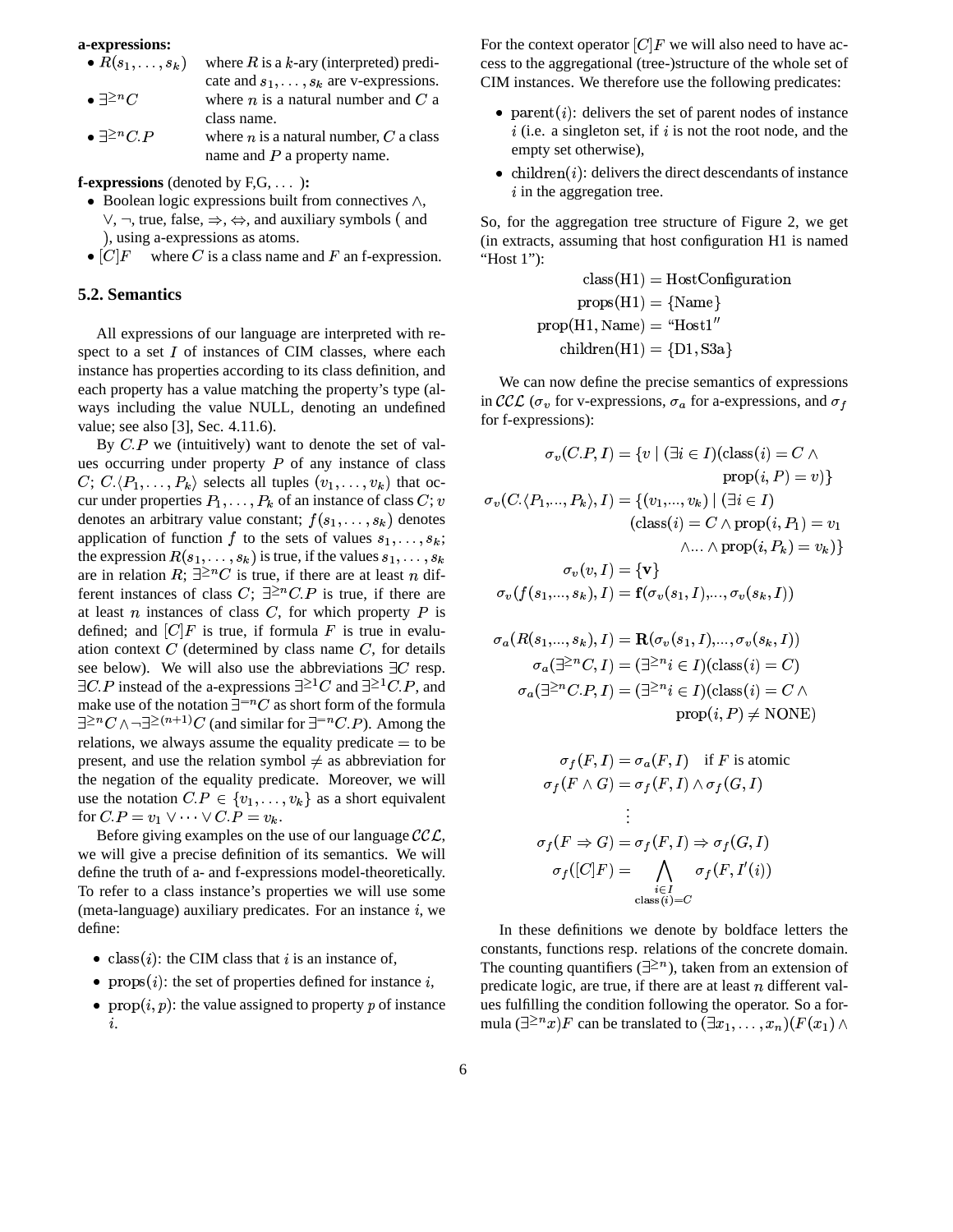$\cdots \wedge F(x_n) \wedge x_i \neq x_j$  f.a.  $i \neq j$ . The modification of the set of considered instances in the definition of the context operator  $[\cdot]$ ,  $I'(i)$ , is defined over the aggregation tree structure using auxiliary functions  $A(i)$  and  $N(C, i)$ :

$$
I'(i) = A(i) \cup \bigcup_{j \in \text{parent}(i)} N(\text{class}(i), j)
$$

$$
A(i) = \{i\} \cup \bigcup_{j \in \text{children}(i)} A(j)
$$

$$
N(C, i) = \begin{cases} \emptyset & \text{if class}(i) = C \\ \{i\} \cup \bigcup_{j \in \text{children}(i)} N(C, j) & \text{otherwise} \end{cases}
$$

Considering node H1 of our example of Figure 2, we obtain

 $A(H1) = {H1, D1, S5a, S6a, S3a}$  and  $N(\text{HostConfiguration}, \text{SC1}) = \{\text{SC1}, \text{S1}, \text{S2}\},\$ and thus  $I'(H1) = \{H1, D1, S5a, S6a, S3a, SC1, S1, S2\}.$ 

Therefore,  $I'(H1)$  is a set containing (among others) all instances of setting classes relevant for node H1, which justifies our definition of the context operator via function  $I'$ . Now, as usual, a formula  $F$  is said to be satisfied by a set of instances I, if  $\sigma_f(F, I) = \text{true}$ .

Note, that all non-logical functions and predicates exclusively take set-valued arguments. This enables a wide variety of functions being uniformly and naturally definable. A comparison operator  $\lt$ , ranging over sets of natural numbers, may, e.g., be defined as

$$
\sigma_a(s_1 < s_2) = \bigwedge_{x \in s_1, y \in s_2} x < y.
$$

Set-containment, as another example, can be de-But there are further possibilities, e.g. fined directly. in defining vary-adic operators. That way, sum- or minimum/maximum-operators can be defined, and statements such as  $C_1.P < \text{sum}(C_2.Q)$  become expressible. This allows formulation of complex, but common dependencies.

#### 5.3. Examples

Turning back to Apache configuration, we now want to give some examples on how to use the constraint specification language  $\mathcal{CCL}$ . In Figure 3 we give formal variants of part of the specification stated in natural language in Section 4 above, as well as some examples taken from the Apache documentation [1]. These are to be understood as follows:

- 1. Property ServerRoot is defined exactly once.
- 2. For each server configuration, the MinSpareServer and MaxSpareServer properties are set as mentioned in Section 4. Here we also used the comparison opera- $\text{tor}$  < and its converse > as defined above.
- 3. Each virtual host has its own unique server name. Here we used an additional unary function,  $|\cdot|$ , computing the cardinality of its argument set, and the key property Name of class HostConfiguration.
- 4. The error log should not be stored in directory *Doc*umentRoot or a subdirectory thereof. Here we used a binary predicate on sets of strings  $(isPrefixOf)$  returning true, if all elements of the first set are prefixes of all elements of the second set. The context operator assures that these sets are singletons.
- 5. The address/port pair of each virtual host must be an address/port the Web-server is listening to (see [1]).
- 6. A configuration name and PID file must be specified for the Web-server.

#### **5.4. Constraint Evaluation**

Constraint sets as those of the last section have to be evaluated in order to check whether or not they hold for a concrete configuration. We therefore implemented CIMVerifier, a prototypical constraint checker. This verifier uses a variant of our language  $\mathcal{CCL}$ , called *ConQuery*, in which all logical operators have a textual representation. CIMVerifier is a Java client that employs the CIM and WBEM infrastructure to access the Apache configuration data. Constraints are checked sequentially by evaluating the constraints in an innermost fashion, using Java Reflection to evaluate userdefined predicates and functions.

In case of a violated constraint a simple yes/no answer is often not enough to locate an error, and assistance of the constraint verification system to guide the user can be of great help. So we implemented a mechanism to find possible configuration errors by identifying properties that are set to a wrong value with highest probability. Therefore, we assume that the values of all parameters of a violated constraint are responsible for the failure with equal probability. Then we can proceed as follows: Let  $C = \{c_1, \ldots, c_n\}$ be the set of violated constraints, and  $\#occ(p, ci)$  the number of occurrences of parameter  $p$  in constraint  $c_i$ . We then compute for each parameter  $p$  occurring in  $C$  its weight,

$$
w(p) = \sum_{i=1}^n \frac{\# {\rm occ}(p,c_i)}{|c_i|}
$$

where  $|c_i| = \sum_{p \in P} \#occ(p, c_i)$  denotes the total number of properties occurring in constraint  $c_i$ . The parameter with highest weight  $w(p)$  is then assumed to be most likely responsible for the constraint violation.

#### 6. Conclusions, Related and Future Work

We presented a verification approach for Apache Webserver configurations. The verification is based on an